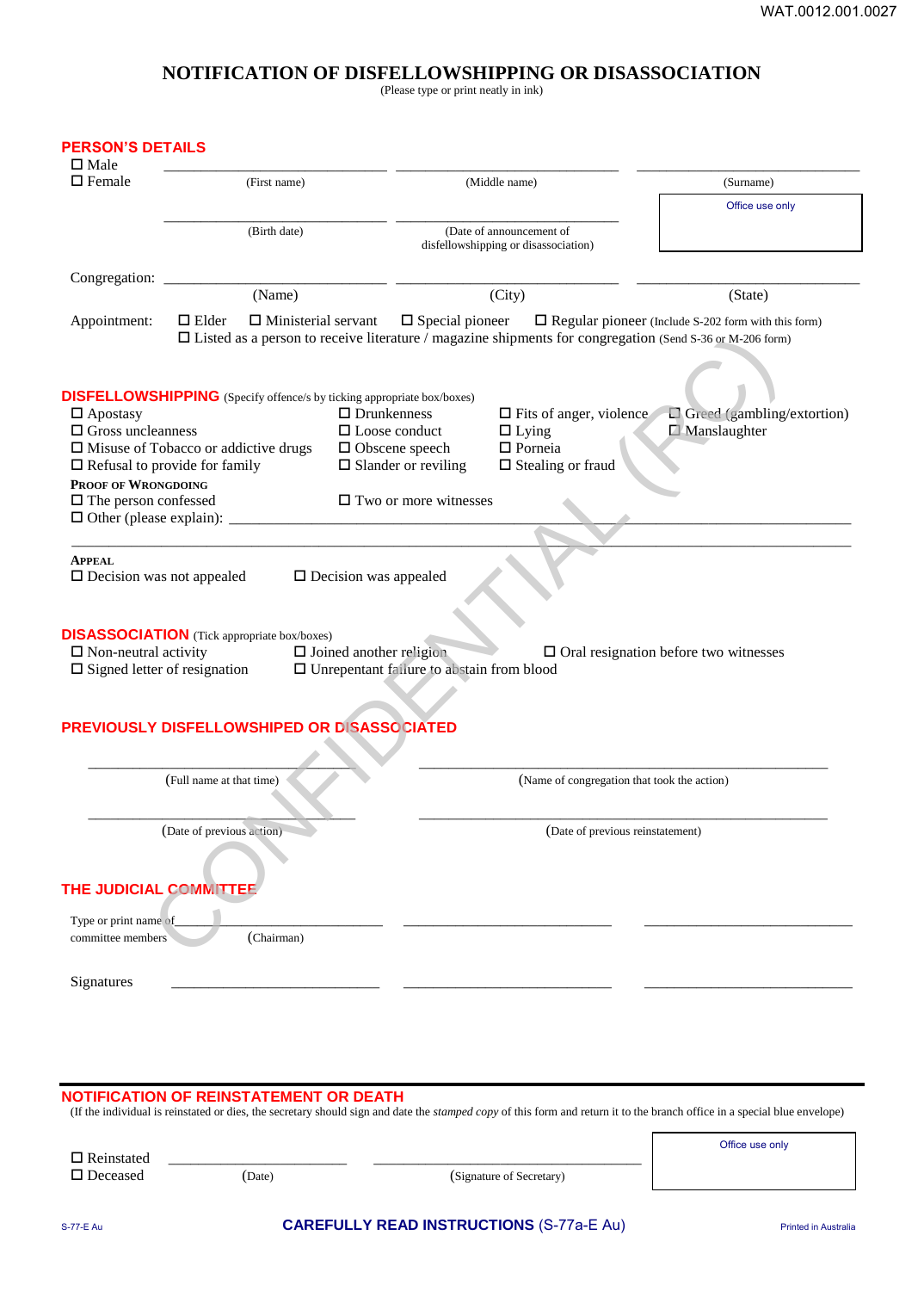## **DOCUMENT RETENTION POLICY**

The primary purpose for recording and retaining this information is to enable Watchtower Bible and Tract Society of Australia ("the Society"), which is responsible for the religion of Jehovah's Witnesses in Australia, to supervise the religious activities of Jehovah's Witnesses throughout the country, individually and collectively. This includes:

- (1) Being aware of anyone who is no longer a member of the Christian Congregation of Jehovah's Witnesses;
- (2) Knowing what spiritual help and assistance has been given to the individual concerned;
- (3) Providing whatever direction is needed to ensure that the Scriptural standards, as set out in God's Holy Word, the Bible, are maintained in the Congregations of Jehovah's Witnesses; and
- (4) Ensuring that the individual concerned is given whatever spiritual help and assistance is needed if he or she wishes to again become a member of the Christian Congregation of Jehovah's Witnesses in the future.

| <b>Additional comments:</b>                                                                                                            |                           |
|----------------------------------------------------------------------------------------------------------------------------------------|---------------------------|
|                                                                                                                                        |                           |
|                                                                                                                                        |                           |
|                                                                                                                                        |                           |
|                                                                                                                                        |                           |
|                                                                                                                                        |                           |
|                                                                                                                                        |                           |
| All other records held by the Society pertaining to this matter, both electronic and hard copy, were destroyed as required             |                           |
| by the Document Retention Policy of the Society.                                                                                       |                           |
|                                                                                                                                        |                           |
|                                                                                                                                        |                           |
| <b>CONGREGATION USE</b>                                                                                                                |                           |
| (The chairman of the judicial committee will complete this section when the date-stamped copy of this form is returned by the Society) |                           |
|                                                                                                                                        |                           |
| This is the only record retained by the<br>Witnesses regarding this matter. All other records were destroyed.                          | Congregation of Jehovah's |
|                                                                                                                                        |                           |
| Date:                                                                                                                                  |                           |
| Name:                                                                                                                                  |                           |
|                                                                                                                                        |                           |
|                                                                                                                                        |                           |
|                                                                                                                                        |                           |
|                                                                                                                                        |                           |
|                                                                                                                                        |                           |
|                                                                                                                                        |                           |

### **CONGREGATION USE**

| This is the only record retained by the<br>Witnesses regarding this matter. All other records were destroyed. | Congregation of Jehovah's |
|---------------------------------------------------------------------------------------------------------------|---------------------------|
| Date:                                                                                                         |                           |